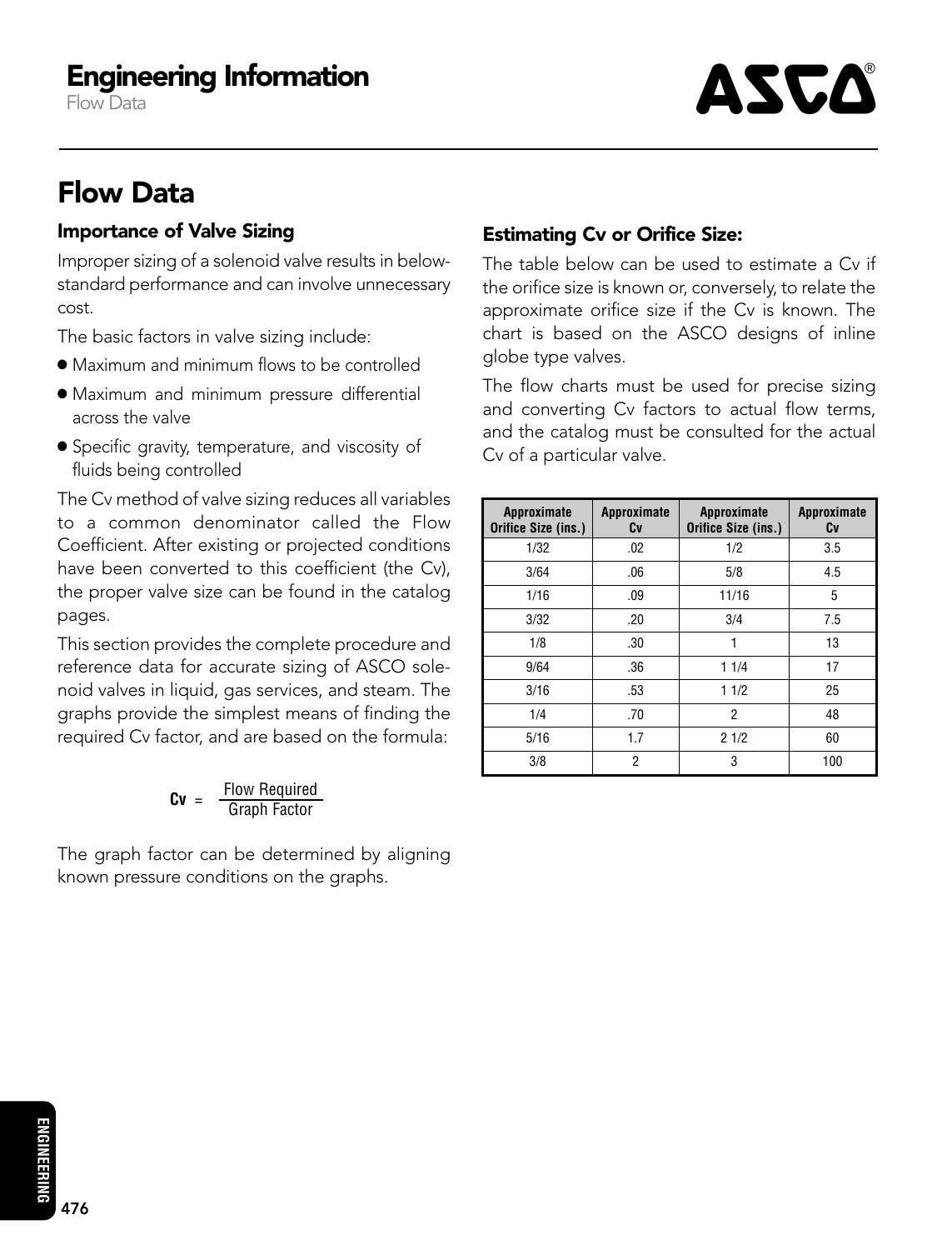Flow Data

## Sample Problems

#### Liquids: ①

To find Cv: What Cv is required to pass 20 GPM of oil, with a specific gravity of 0.9 and a pressure drop of 25 psi? The viscosity is less than 300 SSUs.<sup>2</sup> Solution: Formula is:

$$
Cv = \frac{GPM}{Fg \times Fsg}
$$

To find Fg (Graph Factor), use Liquid Flow Graph on page 11.16. The Fg factor is that corresponding to 25 psi pressure drop and equals 5. The Fsg factor (Specific Gravity Factor) can be obtained from the Fsg Chart, and is that corresponding to .9 specific gravity and equals 1.05.

Therefore:

$$
Cv = \frac{20}{5 \times 1.05} = 3.81
$$

#### Air and Gases:

To find Cv: A valve is required to pass 500 SCFH at an inlet pressure of 60 psig and a ∆p➂ of 10 psi. Find Cv if the fluid is carbon dioxide at room temperature.

Solution: Refer to 10-100 psig graph on page 11.17. The formula to be used is:

$$
Cv = \frac{SCFH}{Fg \times Fsg \times Ft}
$$

Locate Fg at the intersection of 60 psig inlet pressure and 10 psi ∆p® (curved lines). Read down to Fg. Fg=1560.

Locate Fsg corresponding to specific gravity of carbon dioxide (S.G.=1.5). Fsg=0.81. (Refer to next page.) Since the gas is at room temperature, the Ft factor can be ignored.

Insert values into formula:

#### Steam:

To find Cv: A valve is required to pass 25 lb/hr of saturated steam at an inlet pressure of 7 psig and a ∆p➂ of 3 psi. What is the Cv?

Solution: Refer to the Steam Graph on page 11.18. Use formula:

$$
Cv = \frac{\text{lb}/\text{hr}}{\text{Fg}}
$$

Locate Fg on graph corresponding to 7 psig inlet pressure and 3 psi Δp③ (curved lines). Fg = 23.5. Insert values into formula:

$$
Cv = \frac{25}{23.5} = 1.06
$$

For further information, consult your local ASCO sales office.

Notes:

➀ Liquid formulas and flow graphs are based on US gallons.

➁ If viscosity is less than 300 SSU, correction factors are not necessary. ➂ ∆p stands for pressure drop.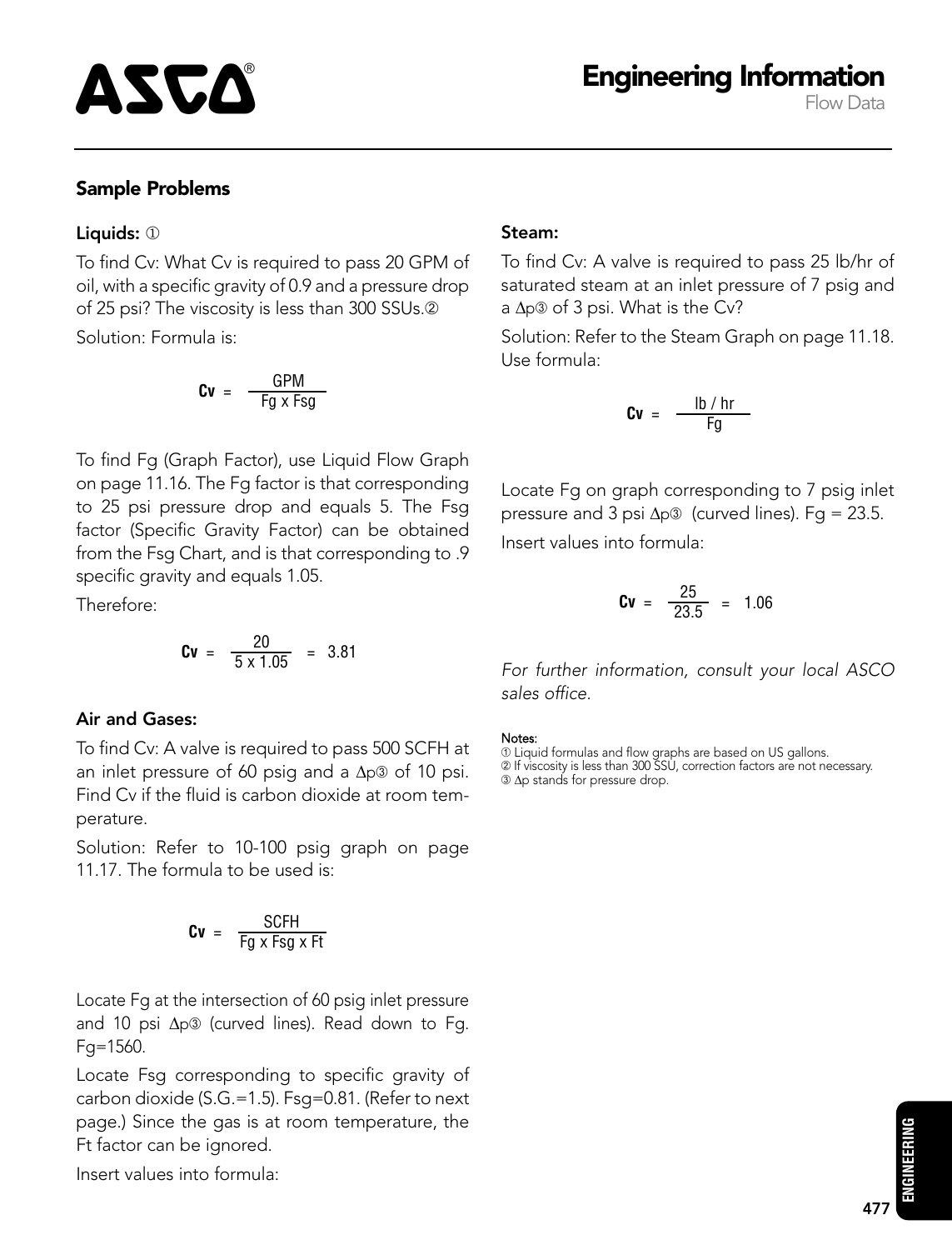# Engineering Information

Flow Data



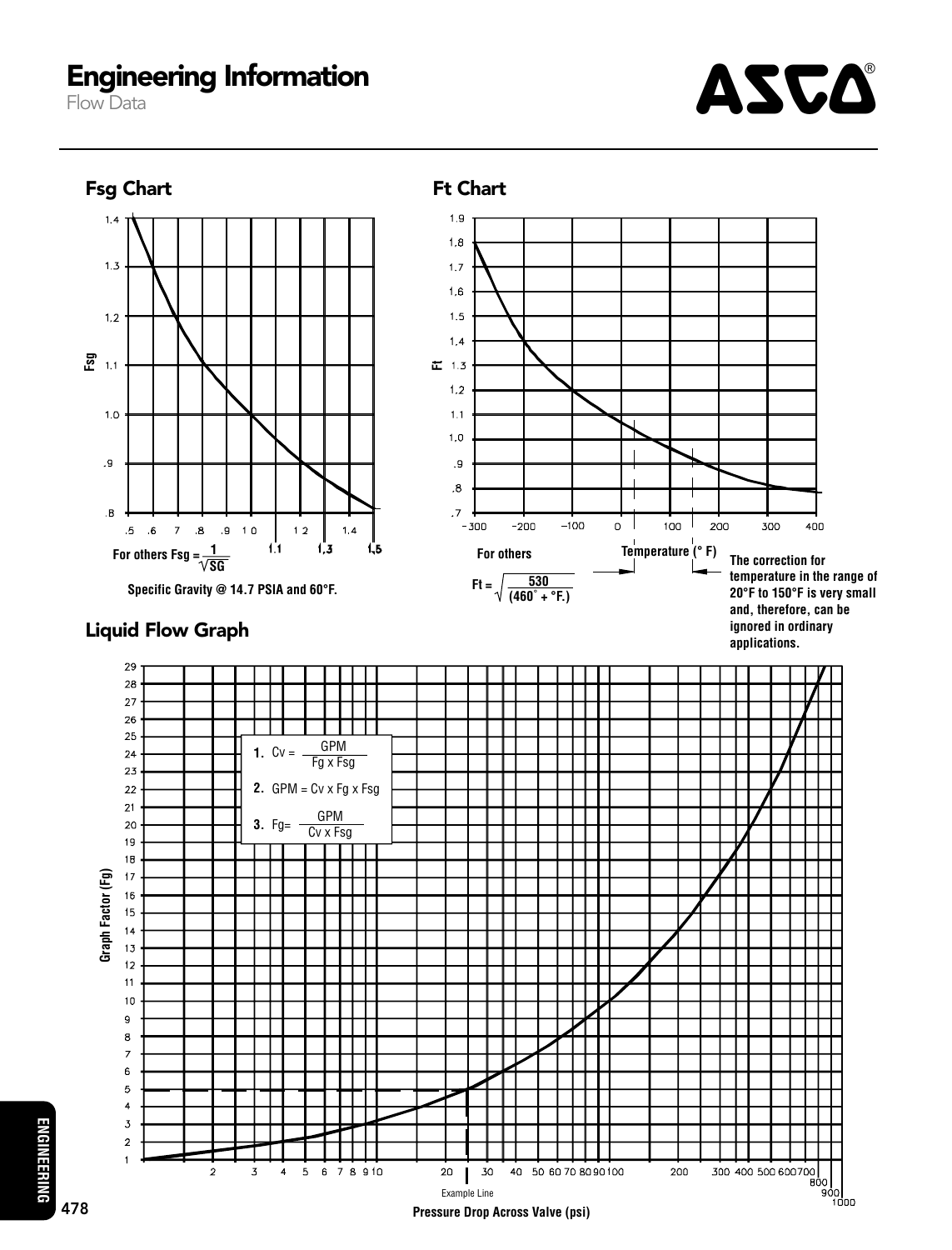

### Air and Gas Flow Graphs



**ENGINEERING ENGINEERING**